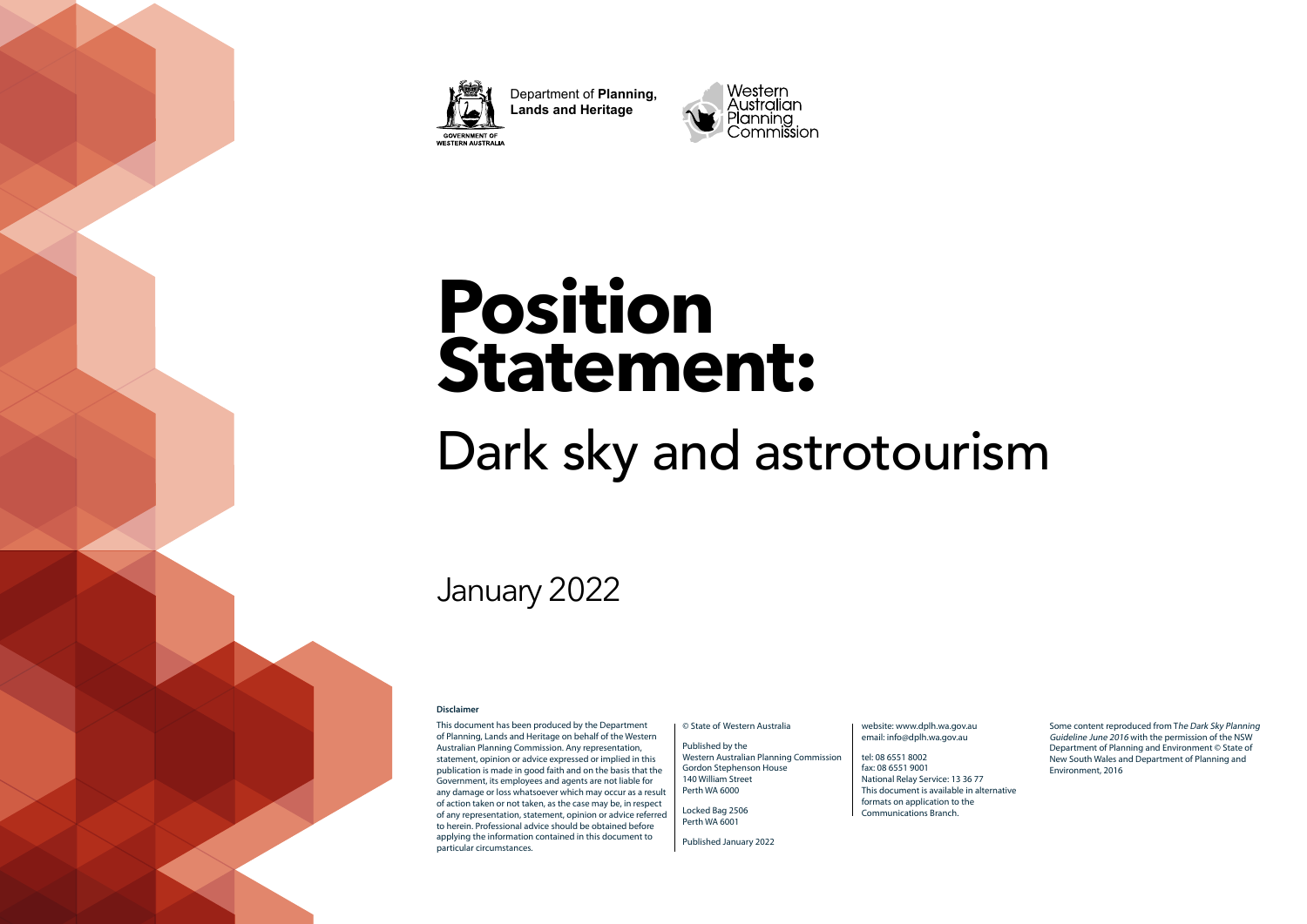## **1. Policy intent**

This policy details the Western Australian Planning Commission's (WAPC) position on the provision and designation of dark sky locations, and the subdivision and development implications throughout Western Australia. It is intended to be used by all planning decision-makers.

1

## **2. Dark sky and astrotourism in Western Australia**

#### **2.1 What is dark sky and astrotourism?**

Dark sky is night sky that is free from light and dust pollution to allow astronomical observation. Light pollution often appears as an orange smog which obscures the night sky, as artificial and natural light reflect off moisture and dust particles in the sky.

The concept of astrotourism is integrating tourism opportunities with astronomical observation (both scientific and recreational), photography and the environment.

There are several observatories within Western Australia and their continued operation relies upon a dark night sky, free from light and dust pollution. These observatories contribute to local and international scientific, educational and cultural endeavours, tourism, defence and the economy.

### **2.2 Dark sky principles**

The International Dark-Sky Association is the recognised international authority on light pollution, taking the lead in identifying dark sky places and publicising the impacts of artificial light, and promoting several dark sky principles.

These principles are internationally accepted and based on minimising the amount, direction, time and type of artificial lighting that is used. It does not mean that communities must live in darkness, but rather minimise light and dust pollution. The association is also responsible for determining locations with formal dark sky status.

### **2.3 Benefits of dark sky**

Applying dark sky principles is generally cost-neutral and can provide environmental and social benefits. This includes benefit from reduced lighting costs and energy consumption, improved safety by removing shadows and glare, enhanced astronomical observation, improved health outcomes from reduced blue light exposure, and greater protection for flora and fauna from the impacts of light pollution.

Western Australia's tourism industry is always seeking to increase visitor numbers and provide a more diverse tourism experience.

Astrotourism is a relatively new and emerging sector in the tourism industry, with widespread opportunities to promote the State's natural assets, including the night sky.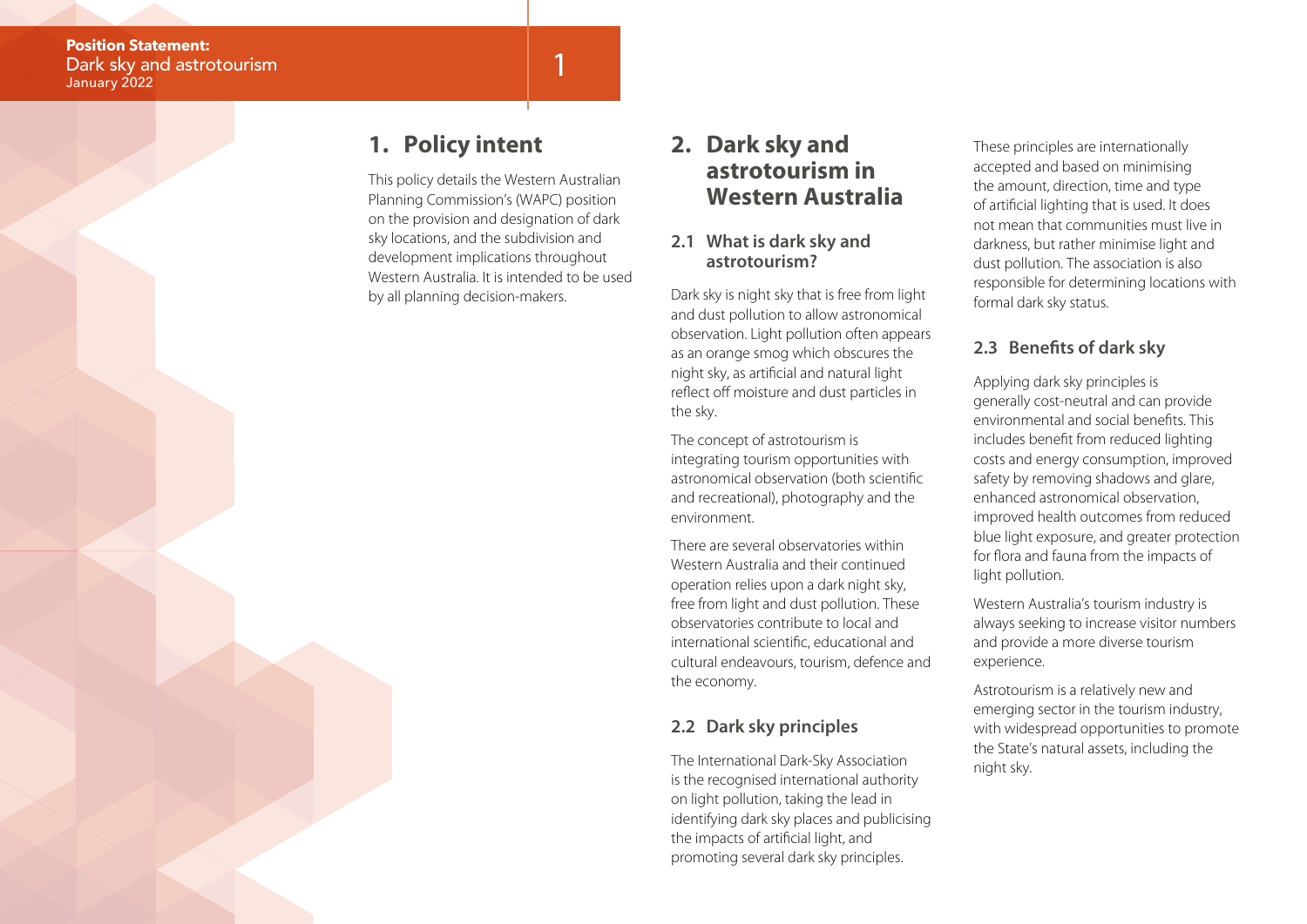Geographically WA is uniquely placed to offer a combination of activities such as traditional Aboriginal experiences, nature based camping, tours, astro-festivals, star gazing, astrophotography, scientific and educational learning, that are all directly linked to the night sky.

The ability to capitalise on astrotourism through a flexible and responsive planning framework can expand tourism opportunities and support local economies.

#### **2.4 Dark sky and wildlife**

Scientific studies show that light pollution and sky glow can have indirect and direct physiological and behavioural impacts on our wildlife. Exposure to certain types of artificial light can result in changes to some animals feeding and breeding behaviour, reduced survivorship, and can attract invasive pests or predators.

Preserving dark skies through application of dark sky principles and minimising light pollution can lead to positive outcomes for light sensitive wildlife and complements existing environmental protection frameworks.

Light pollution from subdivision and development proposals may impact on native or threatened species, which are protected under the *Biodiversity Conservation Act 2016* or

the Commonwealth's *Environment Protection and Biodiversity Conservation Act 1999* for Matters of National Environmental Significance. Decision-makers may refer proposals to the Environmental Protection Authority (EPA), the Department of Biodiversity Conservation and Attraction (DBCA) or the Commonwealth's Department of Agriculture, Water and the Environment (DAWE), and should refer to their *National Light Pollution Guidelines for Wildlife* (as amended) to mitigate potential impacts.

## **3. Application of this policy**

This policy applies to planning proposals across Western Australia, including:

- (a) the preparation or assessment of region schemes, regional strategies or frameworks, sub-regional strategies, local planning strategies, schemes and structure plans, or any amendments to these
- (b) subdivision proposals
- (c) development proposals.

This policy does not apply retrospectively to an existing approved use and/ or development, or to development which is exempt under the *Planning and Development (Local Planning Schemes) Regulations 2015* (the Regulations).

However, local governments, households, private organisations and service authorities can use this policy to retrofit or replace existing lighting throughout the State, irrespective of proximity to observatories, to be consistent with the relevant Australian Standards, Australian Standard 4282:2019 - control of the obtrusive effects of lighting and the principles listed within this policy.

This policy can also be used to guide individuals who may wish to make a contribution toward achieving dark sky status in their local area.

## **4. Policy objectives**

This policy seeks to:

- preserve and protect the night sky for future generations in planned dark sky locations
- minimise light and dust pollution
- establish a set of dark sky principles to be implemented through land use planning mechanisms
- facilitate astrotourism through flexible local planning frameworks.
- minimise the impacts of light pollution on wildlife.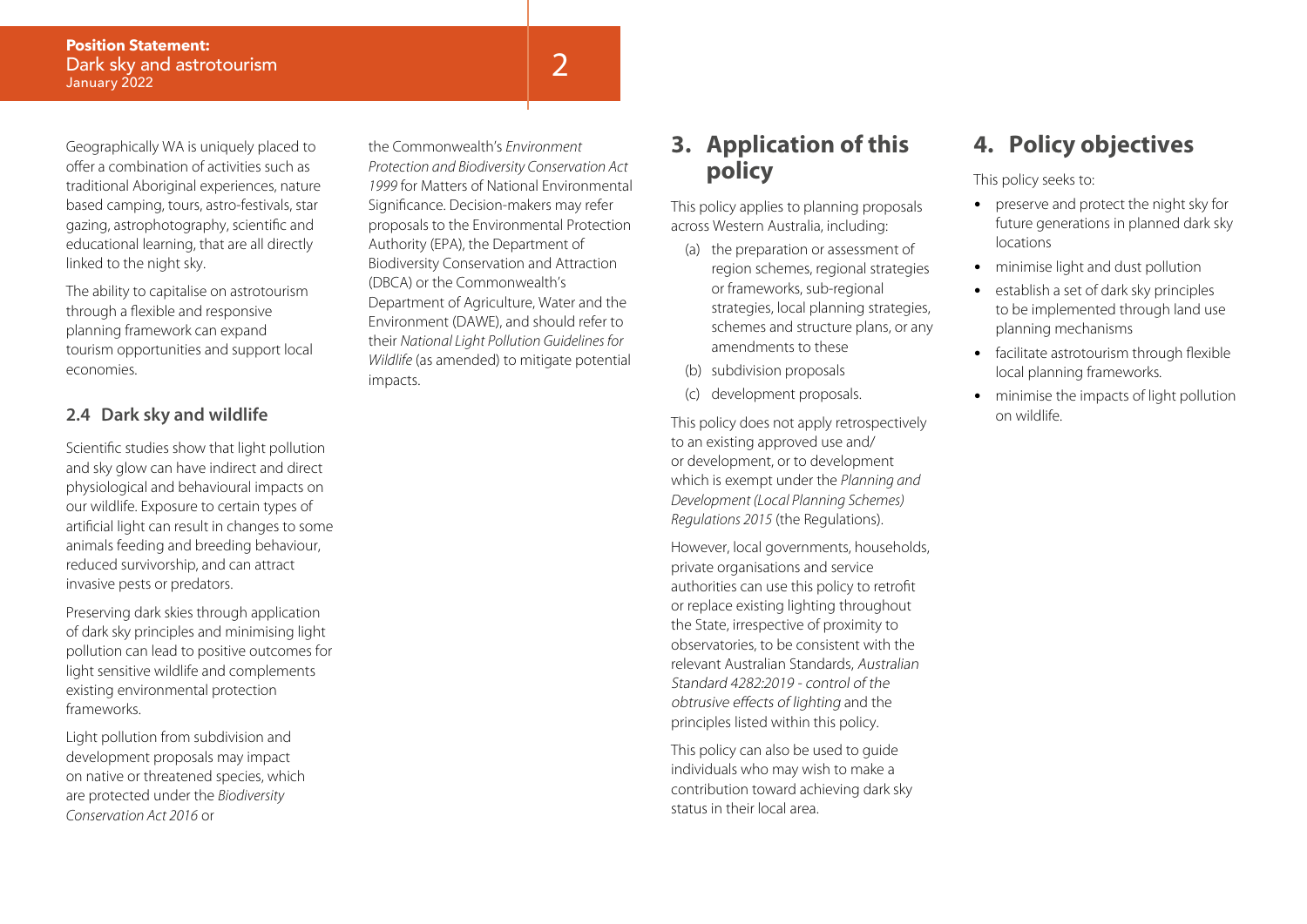## **5. Policy measures**

#### **Limiting light pollution**

The WAPC adopts the following design principles to limit light pollution:

- Principle 1: Eliminate light spill
- Principle 2: Avoid over-lighting
- Principle 3: Use energy-efficient bulbs
- Principle 4: Ensure lights are not directed towards reflective surfaces
- Principle 5: Use warm white colours

These principles are described in more detail in **Appendix 1**.

#### **Limiting dust emissions**

The WAPC seeks to protect the night sky from the impacts of dust emissions from dust-generating land uses and activities.

#### **Implementation**

Where dark sky considerations are relevant, this policy is to be applied at all stages of the planning process.

#### **5.1 Regional, sub-regional strategies and local planning strategies**

In its decision-making, the WAPC will require regional, sub-regional and local planning strategies to identify dark sky locations and their purpose and

observatories through indicative buffers or catchment areas, as well as inserting broad objectives to reduce light and dust pollution.

#### **5.2 Local planning schemes**

In its decision-making, the WAPC may require special control areas to restrict light and dust pollution, to protect dark sky and astrotourism locations.

#### Special Control Areas

Special control areas can provide an effective means of maintaining dark sky within 20 kilometres of an observatory. The use of special control areas may be suitable where the night sky requires protection for astrotourism, the environment, wildlife or dark sky-related purposes not connected to an observatory. The size of special control area may be varied to suit the local context.

Special control areas should set out the purpose and objectives, and specific development requirements consistent with this policy. Special control areas may also identify certain uses that may generate significant light and dust pollution as requiring approval or being restricted, or to specify development requirements to manage these impacts. Model special control area provisions are included as **Appendix 2** to this policy.

#### Land use term/permissibility

Dark sky reserves and astrotourism proposals are capable of being considered under 'use not listed' provisions of a scheme. However, if there is a desire to define the land use, the following definition can be used:

**Astrotourism** *means premises used for astronomical, commercial, scientific, cultural or environmental tourist activities directly related to the night sky and may include incidental uses such as short-term accommodation.* 

In considering proposals for astrotourism, decision-makers will need to:

- ensure any incidental uses relate to the predominant use
- ensure servicing is capable of meeting the needs of the tour groups
- provide adequate carparking
- manage overflow camping and caravan park uses
- ensure appropriate protection and management of environmental values
- any other matter the decision-maker and/or referral authority consider relevant.

#### **5.3 District and local structure plans**

In its decision-making, the WAPC will require new district and local structure plans to identify locations where dark sky is proposed to be preserved and/or around observatories.

Local structure plans should also establish the intention to apply dark sky principles at subdivision and development stage.

#### **5.4 Subdivision**

In its decision-making, the WAPC will apply conditions to all subdivision applications where lighting is required, consistent with dark sky principles to achieve a dark sky across the State. Such conditions may relate to roads, pedestrian areas, public open spaces, sports lighting, public infrastructure, or dust generators.

#### Roads and pedestrian lighting

Road and pedestrian lighting (street lighting) is necessary to public safety, however measures can be taken to ensure a balance between public safety and the dark sky principles.

The WAPC, in consultation with the relevant road authority, will apply conditions requiring street lighting to comply with the relevant Australian Standards, use the lowest lighting subcategory for the appropriate road category specified in Table 2.1 of

## 3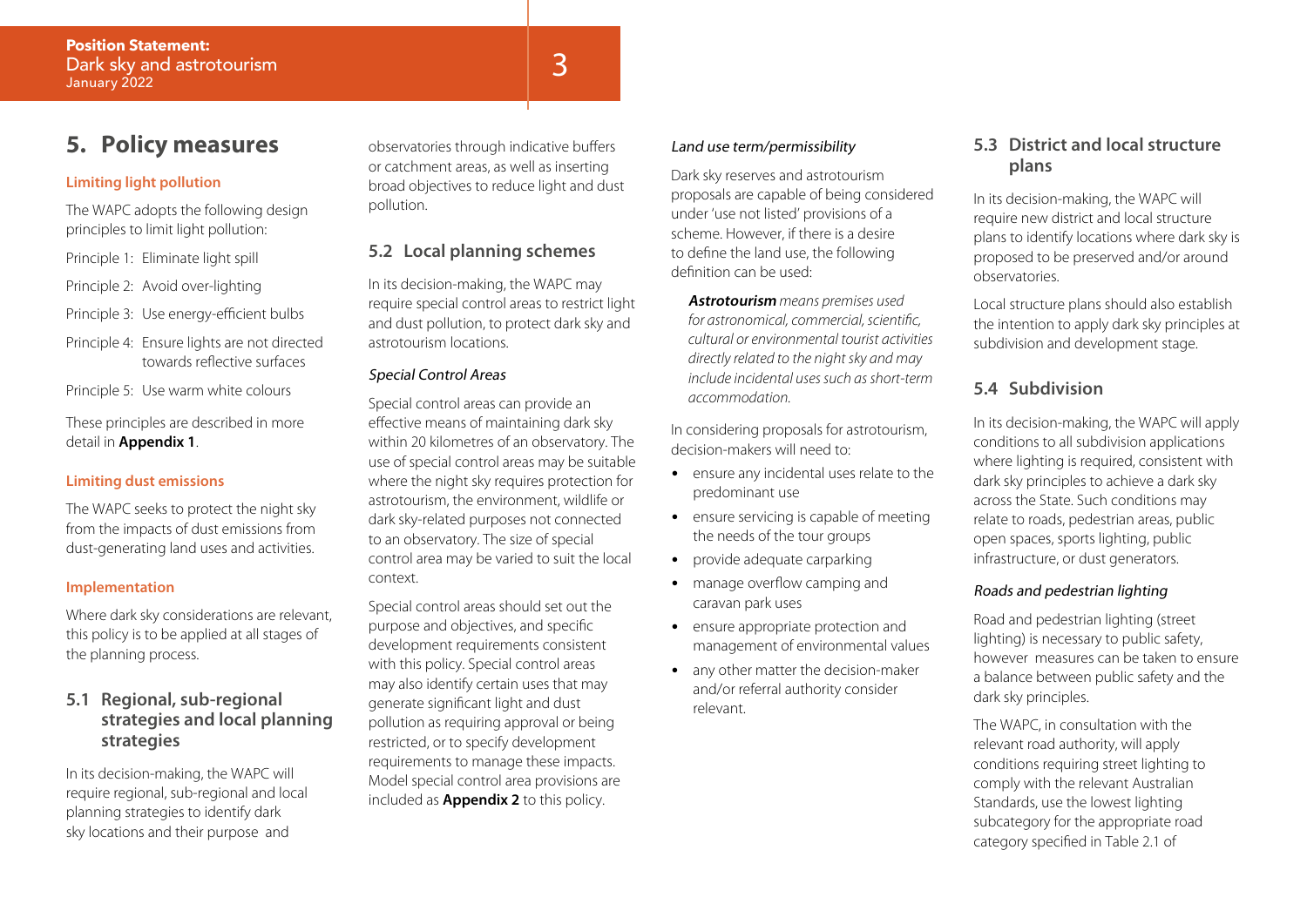*AS1158.1.2:2010 - Lighting for roads and public spaces*, and comply with the dark sky principles. The WAPC acknowledges there may be circumstances where a greater level of lighting may be required for road safety. Lighting conditions may be amended to reflect the appropriate standard in conjunction with the road authority and should have regard to the dark sky principles and objectives of this policy.

#### Public open space lighting

Where lighting is to be installed, the WAPC will apply conditions requiring lighting to be in accordance with the dark sky principles, and any relevant Australian Standards.

Where lighting for sporting activities is required (i.e. football ovals, cricket pitches and tennis courts), the WAPC will apply conditions requiring lighting to comply with the relevant Australian Standards for the type of sporting activity or facility and be consistent with the dark sky principles.

#### **5.5 Local planning policy**

A local planning policy (LPP) may be used to provide specific development standards for development applications in a local context. A model policy is provided at **Appendix 3**, which can be adopted and/ or modified as required.

#### **5.6 Development**

#### Development approval

In considering applications for development approval, decisionmakers should ensure lighting and dust management is consistent with the dark sky principles. These measures may be demonstrated through a lighting management plan and dust/construction management plan approved as part of the application by the decision-maker, or as a condition of approval. For most proposals, a basic lighting management plan and/ or dust/construction management plan will be sufficient. Lighting and dust management plans should be consistent with this policy, Australian standards, DWER Guidelines and include:

- a map/plan
- lighting selection, location and illuminance values
- potential light emission recipients, including the possible impact on any protected wildlife species
- mitigation measures
- maintenance/monitoring/reporting.

In considering lighting management for a proposal with light pollution that may adversely impact a listed species under the EPBC Act or State legislation, the Australian Government's *National Light Pollution Guidelines* should be followed.

Applicants seeking approval for developments which may otherwise be exempt (i.e. an outbuilding that is noncompliant with the R-Codes) should be encouraged to install lighting consistent with the dark sky principles and *Australian Standard 4282:2019 - control of the obtrusive effects of lighting*.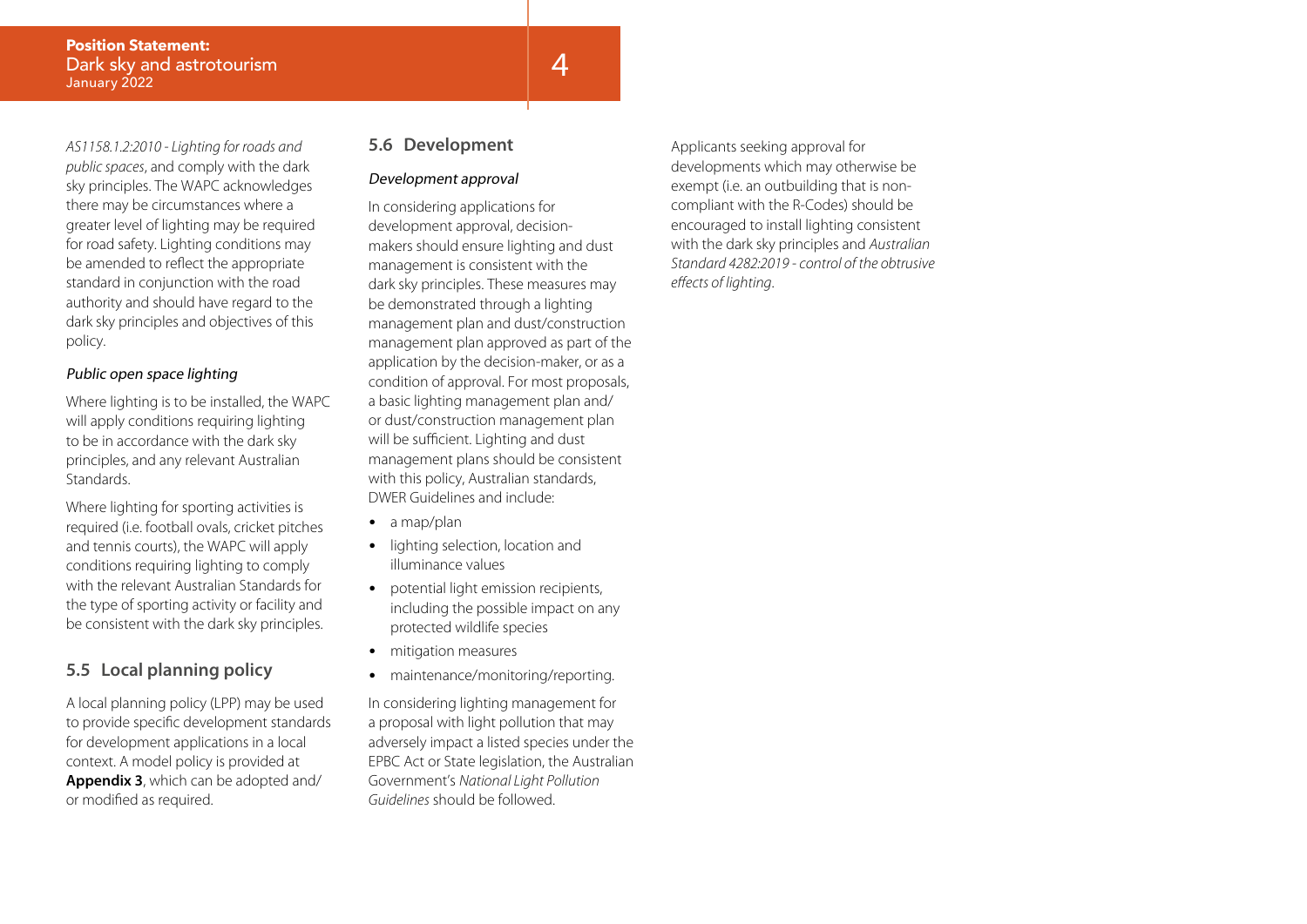## **Definitions**

**Astrotourism** is any kind of tourism that involves the night sky or visiting facilities related to astronomy like observatories, and combining that with the broader sense of ecotourism and interacting with the environment.

**Colour temperature** is the perceived colour of a light source ranging from cool (blue) to warm (red), measured in Kelvin (K). A low correlated colour temperature such as 2500K will have a warm appearance whilst 6500K will appear cold.

**Dark sky place** is the term used by the International Dark-Sky Association to certify places as being 'dark' and free from light pollution. This term may relate to communities, parks, reserves, sanctuaries, places and developments.

**DWER Guidelines** means the Department of Water and Environmental Regulation's Guidelines for managing the impacts of dust and associated contaminants from land development sites, contaminated sites, remediation and other related activities (March 2011, as amended).

**Dust generating activities** includes any development or works that generate solid/ granular particles or materials that are or could be windblown and dispersed into the air.

#### **National Light Pollution Guidelines**

for Wildlife means Commonwealth's guidelines that provide a framework for assessing and managing light pollution impacts on wildlife, as well as how to manage artificial light.

**Observatory** means any structure or land containing optical and/or radio telescopes used for scientific, tourism, business, defence and/or educational purposes. It includes permanent observatories, defence observatories, land that is frequently used for the above purposes and specifically those observatories listed in Table 1.

#### **Table 1:** Western Australian Observatories

| <b>Observatory</b>                          | Location                                                               | Local government   |
|---------------------------------------------|------------------------------------------------------------------------|--------------------|
| <b>Gravity Discovery</b><br>Centre          | 1098 Military Road<br><b>Yeal WA 6503</b>                              | Shire of Gingin    |
| Murchison<br>Radio-astronomy<br>Observatory | <b>Boolardy Station</b><br>Beringarra Pindar Road<br>Murchison WA 6630 | Shire of Murchison |
| Perth<br>Observatory                        | 337 Walnut Road<br>Bickley WA 6076                                     | Shire of Kalamunda |
| Sandstone<br>Observatory                    | 1 Griffith Street<br>Sandstone WA 6639                                 | Shire of Sandstone |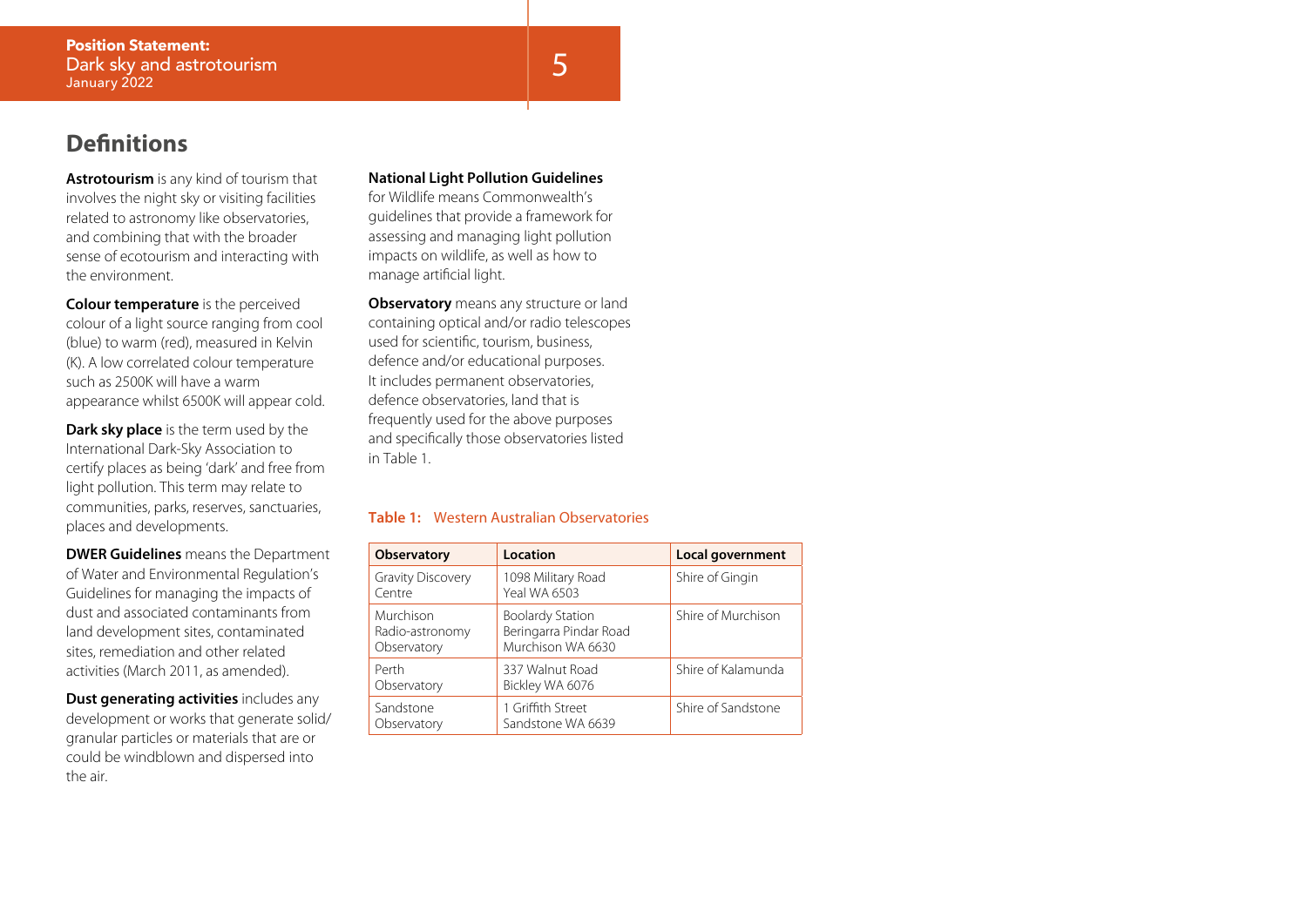## **Appendix 1 – Dark sky principles**

The WAPC adopts the following principles to guide implementation of dark sky standards:

#### **Principle 1 – Eliminate light spill**

Light spill is light that falls outside of the area which is intended to be lit and contributes directly to artificial sky glow. Lighting should generally be:

- in the 'as installed' position to achieve 0% upward light waste ratio (UWLR)
- directed downward and prevented from shining above the horizontal plane
- shielded
- mounted under eaves, verandas or roof
- internalised within buildings
- using directional fittings to ensure that light is directed
- mounted higher to reduce light spill, through a more efficient and effective light spread.





#### **Figure 2:** Acceptable asymmetric lighting installed below an eave



#### **Figure 3:** Non-shielded light fitting **Figure 6:** Shielded light fitting



#### **Figure 5:** Non-shielded light fitting





#### **Figure 4:** Shielded light fitting **Figure 7:** Shielded flood lights



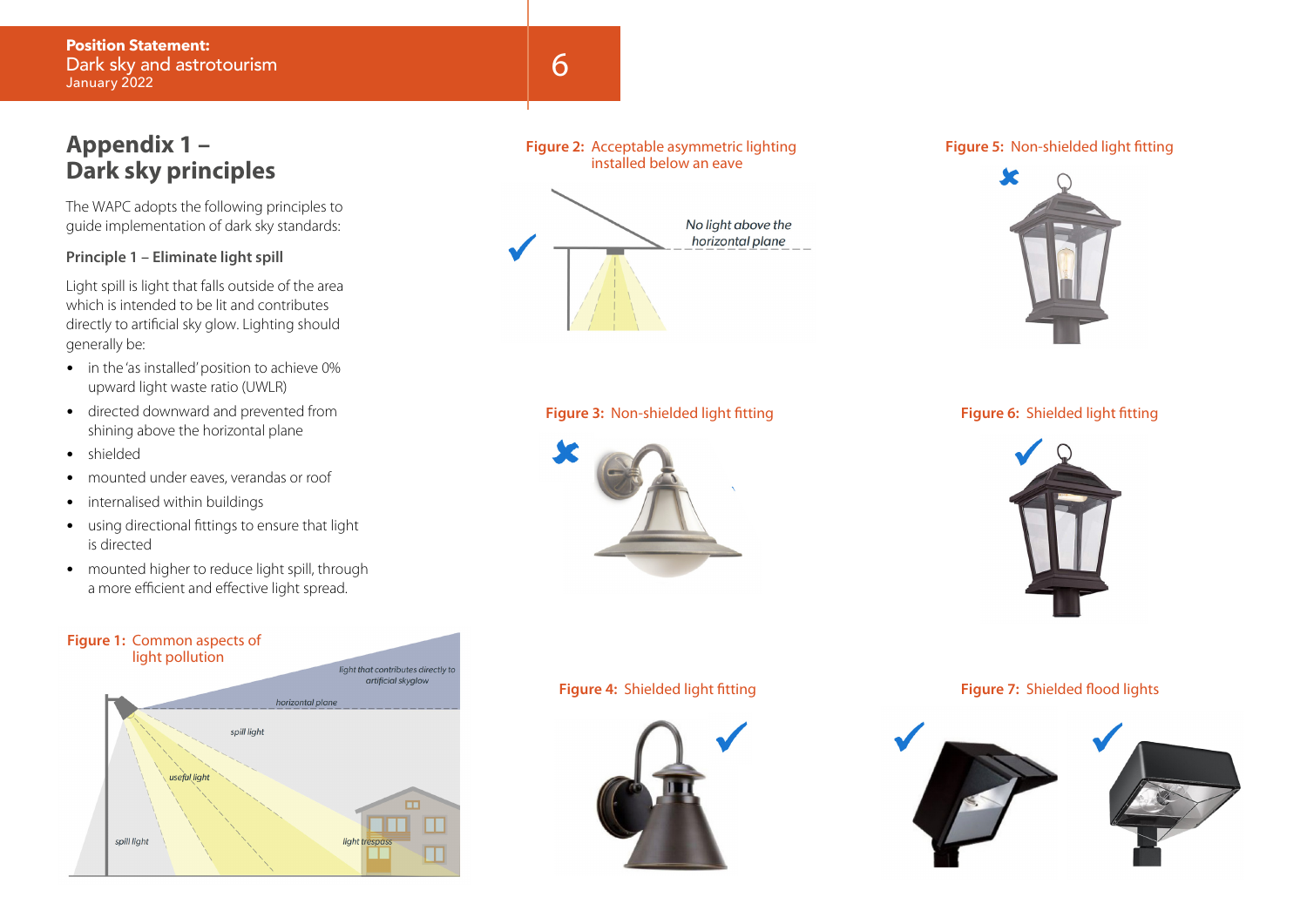#### **Principle 2 – Avoid over lighting**

Lighting should be minimised to light the task, rather than the environment.

This can be achieved by using fewer lights, lights that generate less light (lumens) use of dimmer switches and switching lights off when not required, particularly between the hours of 11:00pm and sunrise (such as smart lighting or other efficient lighting technologies).

#### **Principle 3 – Use energy efficient bulbs**

Improvements in technology means that lights are now smaller and more powerful, using smaller amounts of energy (watts) to generate the same amount of light (lumens). Energy-efficient globes such as LEDs and compact fluorescent should be used.

#### **Principle 4 – Ensure lights are not directed towards reflective surfaces**

Consideration should be given to the reflectivity of surfaces within a development. Surfaces such as grass have low reflective properties, whereas uncoloured concrete, sand or lightcoloured walls have a high reflectivity. A schedule of colours and materials should be provided with an application, or as a condition of approval where required by the decision maker. Table 2 provides a guide to the reflective properties of common surfaces.

#### **Principle 5 – Use warm white colours**

The major difference between types of light bulbs is the distribution in light wavelength. The choice of light type can affect observatories because some telescopes can filter light at certain wavelengths, preventing interference with observations, whereas others cannot. As the atmosphere scatters blue-white light waves the most, outdoor lighting should use warm white or filtered LEDs with a correlated colour temperature (CCT) of less than 2500K (Figure 8).

#### **Table 2:** reflective properties of common surfaces

| Surface                               | <b>Reflective</b><br>properties |
|---------------------------------------|---------------------------------|
| Natural grass and vegetation          | l ow                            |
| Painted surface (dark)                | l ow                            |
| Pre-coloured factory metal (dark)     | l ow                            |
| Brick (dark)                          | l ow                            |
| Raw or stained timber                 | Medium                          |
| Stone surface                         | Medium                          |
| Uncoloured concrete                   | High                            |
| Painted surface (light)               | High                            |
| Artificial grass (sand base)          | High                            |
| Pre-coloured factory metal<br>(light) | High                            |
| Brick (light)                         | High                            |
| Zincalume steel (unpainted)           | High                            |

#### **Figure 8:** Kelvin temperature chart Note: With LEDs, any colour temperature can be produced,

but warm colours are preferred

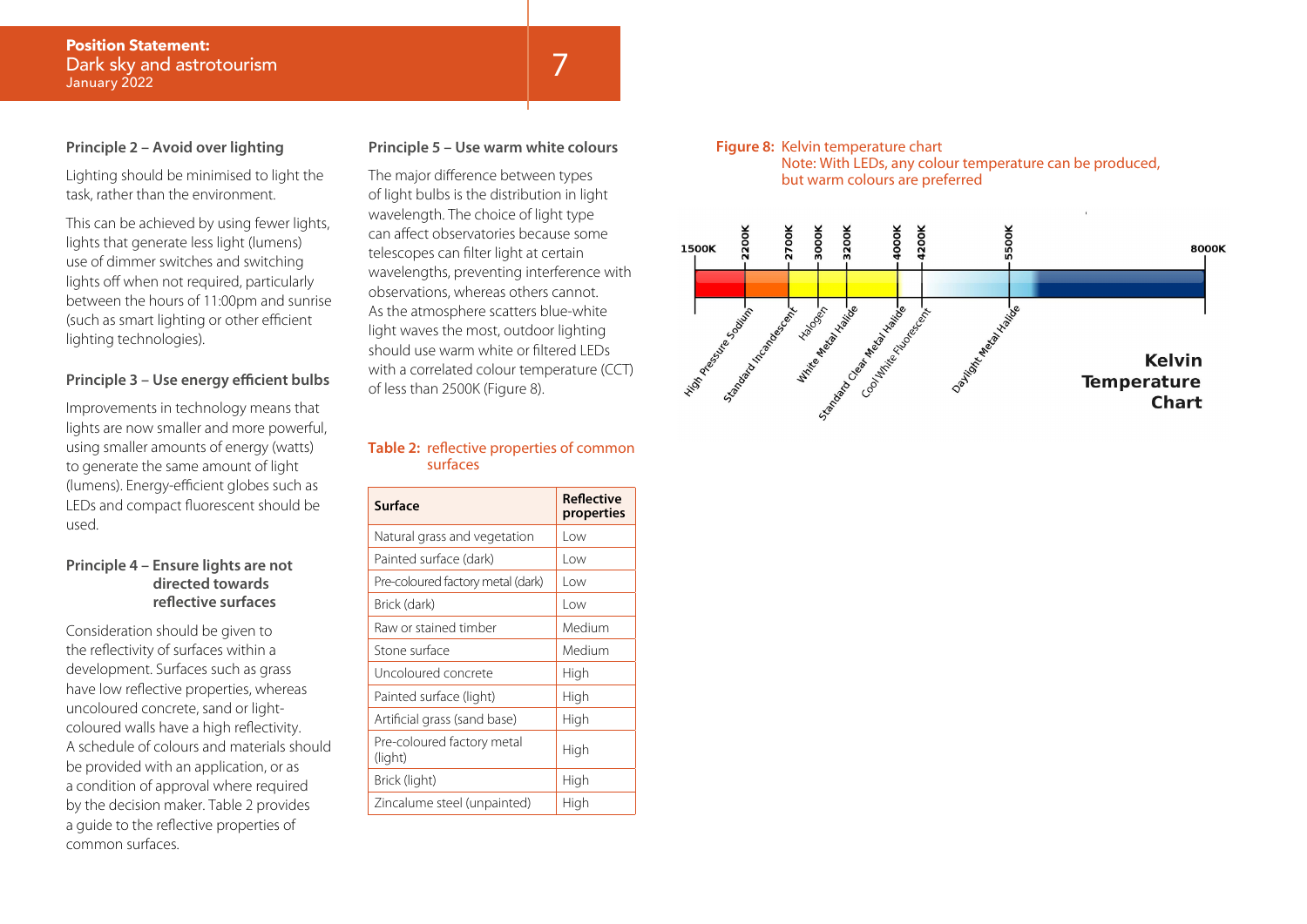┰

## **Appendix 2 – Special Control Areas model provisions**

| Name of area                                 | Purpose                                                                               | <b>Objectives</b>                                                                                                                                                                             | <b>Additional Provisions</b>                                                                                                                |
|----------------------------------------------|---------------------------------------------------------------------------------------|-----------------------------------------------------------------------------------------------------------------------------------------------------------------------------------------------|---------------------------------------------------------------------------------------------------------------------------------------------|
| <b>INSERT SPECIAL</b><br><b>CONTROL AREA</b> | To protect the night<br>sky and environment<br>from artificial light<br>[AND/OR] dust | Preserve and protect the night sky<br>1.<br>for future generations.                                                                                                                           | Development approval is required<br>for [INSERT USE/DEVELOPMENT]                                                                            |
| NAME/NUMBERI                                 |                                                                                       | Minimise impacts of dust pollution.<br>2.                                                                                                                                                     | within the special control area.                                                                                                            |
|                                              | pollution.                                                                            | Facilitate astrotourism through<br>3.<br>flexible local planning frameworks.                                                                                                                  | 2. The local government may require<br>a lighting management plan [AND/<br>OR] dust management plan where                                   |
|                                              |                                                                                       | 4. To protect astronomical,<br>commercial, scientific, cultural<br>and environmental land uses that<br>rely upon the night sky from the<br>adverse impacts of subdivision and<br>development. | the proposal may result in light<br>pollution [AND/OR] dust pollution.                                                                      |
|                                              |                                                                                       |                                                                                                                                                                                               | 3. The above provisions may be<br>varied at the discretion of the local<br>government and on the advice of<br>any relevant referral agency. |
|                                              |                                                                                       | 5. To facilitate development that<br>supports astrotourism opportunities.                                                                                                                     |                                                                                                                                             |
|                                              |                                                                                       | Minimise the impact of light<br>6.<br>pollution on wildlife.                                                                                                                                  |                                                                                                                                             |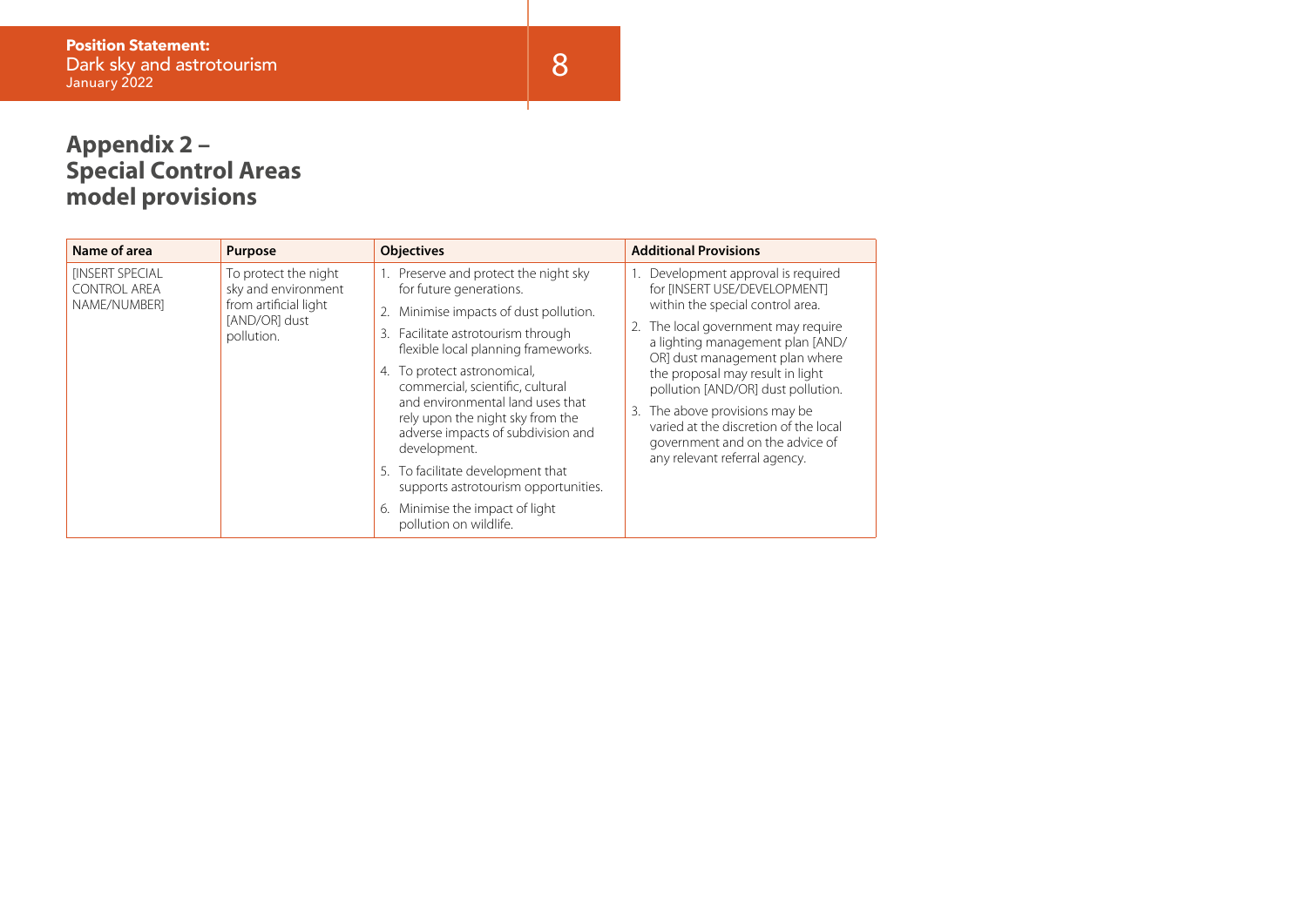## **Appendix 3 – Model local planning policy**

#### **Purpose**

#### [INSERT PURPOSE STATEMENT]

To provide guidance on light spill and dust management for development proposals located within identified dark sky and astrotourism locations, or in locations where the local government deems applicable.

#### **Objectives**

- [INSERT OBJECTIVES]
- This policy seeks to preserve and protect the night sky for future generations through environmentally-responsible outdoor lighting and dust management.
- Provide a basis for decision-making and establishment of principles to achieve night sky protection.
- To identify and protect wildlife from the effects of light pollution.

#### **Legal status**

This policy is adopted under deemed provisions of the *Planning and Development (Local Planning Schemes) Regulations 2015* which enables the [INSERT LOCAL GOVERNMENT] to prepare local planning policies for any matter related to the planning and development of the Scheme area. The local planning policy can only have effect where consistent with the deemed provisions and local planning scheme.

#### **Definitions/abbreviations**

| Name of area               | <b>Additional Provisions</b>                                                                                                                                                                                                                                                                                                                                              |
|----------------------------|---------------------------------------------------------------------------------------------------------------------------------------------------------------------------------------------------------------------------------------------------------------------------------------------------------------------------------------------------------------------------|
| Asymmetric                 | Asymmetric beams allow light to be concentrated in one direction and prevents the need<br>for light fittings to be mounted such that they are pointed down.                                                                                                                                                                                                               |
| <b>Colour temperature</b>  | The perceived colour of a light source ranging from cool (blue) to warm (red), measured<br>in Kelvin (K). A low correlated colour temperature such as 2500K will have a warm<br>appearance whilst 6500K will appear cold.                                                                                                                                                 |
| <b>Dark Sky Principles</b> | Principle 1: Eliminate light spill<br>Principle 2: Avoid over lighting<br>Principle 3: Use energy efficient bulbs<br>Principle 4: Ensure lights are not directed towards reflective surfaces<br>Principle 5: Use warm white colours                                                                                                                                       |
| Development                | As defined in the Planning and Development Act (2005)                                                                                                                                                                                                                                                                                                                     |
| <b>Observatory</b>         | Any structure or land containing permanent optical and/or radio telescopes that are fixed<br>or erected and used for scientific, tourism, business, defence and/or educational purposes.<br>Includes permanent observatories, land that is frequently used for the above purposes,<br>and those observatories listed in the Dark Sky and Astrotourism Position Statement. |
| <b>Regulations</b>         | Means the Planning and Development (Local Planning Schemes) Regulations 2015.                                                                                                                                                                                                                                                                                             |
| Scheme                     | Means the [INSERT SCHEME]                                                                                                                                                                                                                                                                                                                                                 |
| Symmetric                  | Symmetric beams are produced by fittings that distribute light equally in all directions and<br>is typically seen in floodlighting. This form of lighting is detrimental to the night sky and<br>contributed toward artificial sky glow.                                                                                                                                  |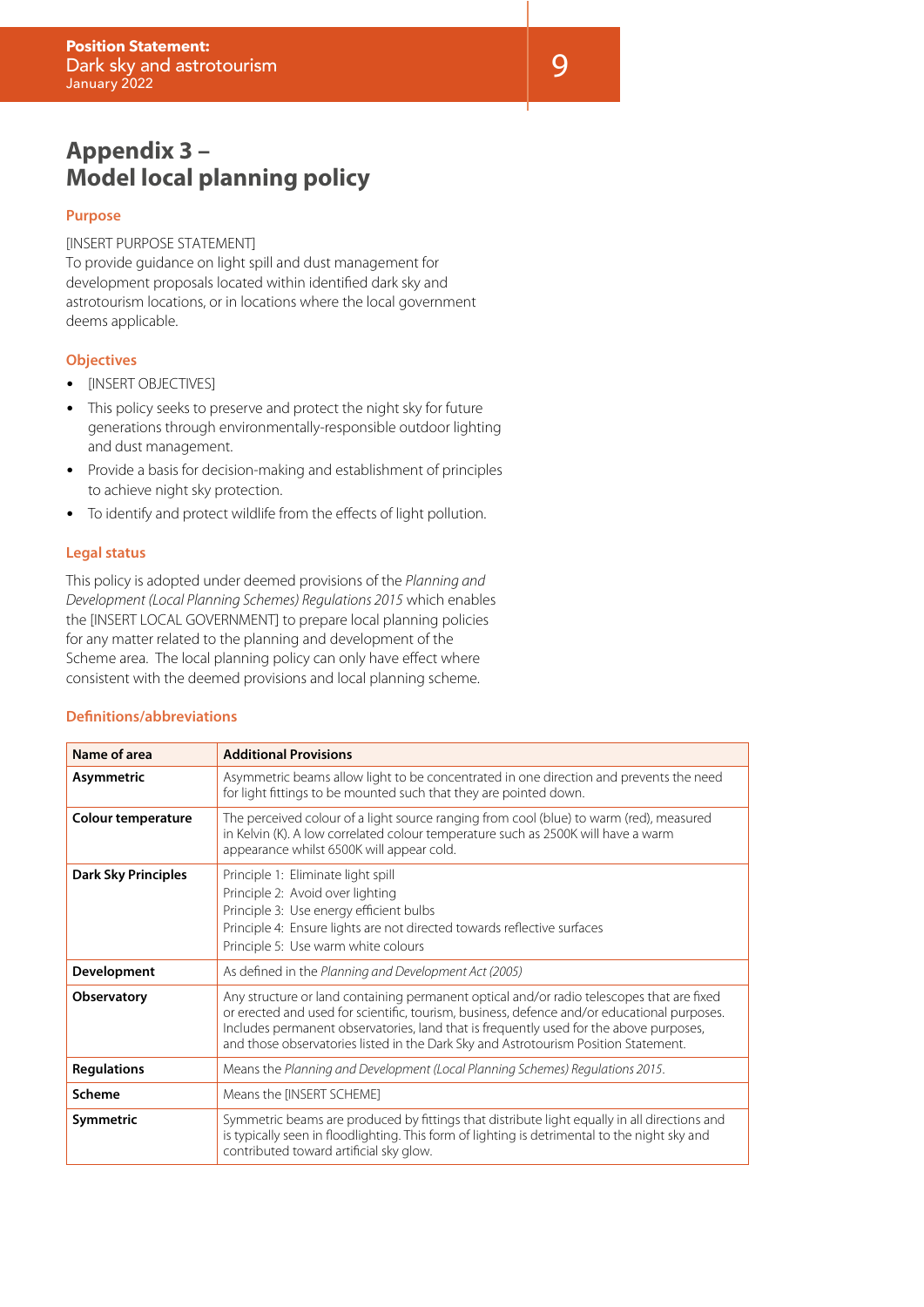#### **Policy Provisions**

#### **1. Specified exemptions**

#### **IINSERT EXEMPTIONS1**

This policy does not apply to:

- 1.1 Development exempt under Clause 61 of the Regulations.
- 1.2 Residential development of Single Houses (including the development, extension or ancillary structures on the same lot).
- 1.3 A change of land use unless there is a works component, which is not exempt under this policy.

Unless located within a special control area.

#### **2. Development standards**

2.1 General

Lighting management

[INSERT LIGHTING MANAGEMENT STANDARDS]

2.1.1 A lighting management plan is to be submitted with all applications subject to this policy. Where a lighting management plan is not submitted, the [INSERT LOCAL GOVERNMENT] may, at its discretion, refuse to accept the application under clause 63 of the Regulations. Alternatively, the [INSERT LOCAL GOVERNMENT] may apply a condition requiring a lighting management plan, prior to commencement of development. This may include any details relevant to the ensuring that the application is consistent with Dark Sky Principles, at the Local Government's discretion. Where no external lighting is proposed, this should be stated.

#### 2.1.2 All lighting must:

- be pointed downward to prevent upward light spill
- be shielded such that only the intended area to be lit is illuminated, and any light spill created by the luminaire which is not directed to the intended area is effectively shrouded. (see the Western Australian Planning Commission's Dark Sky Position Statement for examples)
- be commensurate with the intended use of the land and to the minimum standard to ensure safety and security, but no greater
- be switched off or on a timer so that lighting is off/minimal between the hours of 10pm and 4am
- use energy-efficient lighting bulbs/systems (i.e. LED)
- use warm white or filtered LEDs with a correlated colour temperature (CCT) of less than 2500K
- be asymmetric (when floodlighting is required)
- only face surfaces with low reflective properties in accordance with **Table 1.**

#### **Table 1:** Surface reflectivity

| Surface                           | <b>Reflective</b><br>properties | Surface                            | Reflective<br>properties |
|-----------------------------------|---------------------------------|------------------------------------|--------------------------|
| Natural grass and vegetation      | l ow                            | Uncoloured concrete                | High                     |
| Painted surface (dark)            | l ow                            | Painted surface (light)            | High                     |
| Pre-coloured factory metal (dark) | l ow                            | Artificial grass (sand base)       | High                     |
| Brick (dark)                      | l ow                            | Pre-coloured factory metal (light) | High                     |
| Raw or stained timber             | Medium                          | Brick (light)                      | High                     |
| Stone surface                     | Medium                          | Zincalume steel (unpainted)        | High                     |

#### Dust management

[INSERT DUST MANAGEMENT STANDARDS]

2.1.3 Where development may result in the generation of dust, applications should include a dust management plan as part of an application for development approval. Where a dust management plan is not submitted, the [INSERT LOCAL GOVERNMENT] may apply a dust condition requiring a management plan, prior to commencement of development. The dust management plan should be consistent with the Department of Water and Environmental Regulation's *A guideline for managing the impacts of dust and associated contaminants from land development sites, contaminated sites remediation and other related activities* (March 2011).

2.2 Commercial/Industrial/Mixed Use/Non-residential

2.2.1 In addition to the general provisions of this policy, a condition will be applied requiring compliance with *Australian Standard 4282-2019: Control of obtrusive effects of outdoor lighting*.